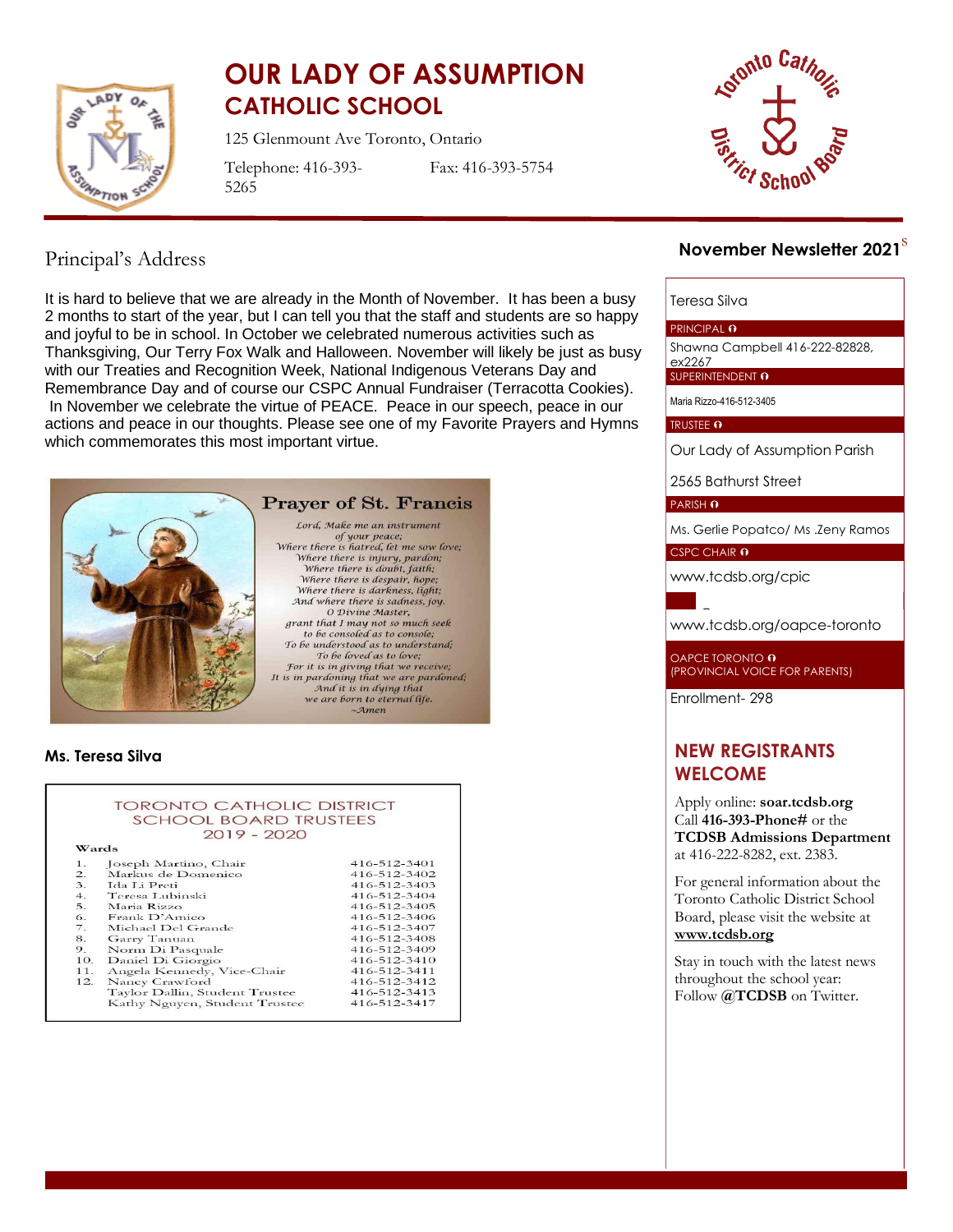# **Drop off and Pick Up**

Please continue to drop your child off in the morning and refrain from lingering. Parents and teachers have been doing a great job with the staggered dismissal and entry times.

When you are stopping your vehicle to drop off your children, please ensure that busses have ample room to park. Often cars have stopped, and busses have little room to park and drop children off. Busses require a lot of space as they are obviously quite large so please allow space.

## **Passports**

Please continue to complete your children's passports each day. The parents are the foremost individuals in assessing whether their child is healthy to come to school. When the passport is not complete, office staff must call home and wait for a response which delays your child from entering the classroom for sometimes up to 20 minutes. Thank you for your co-operation with this.

# **Virtue of the Month Students**

Congratulations to the following students who demonstrated the virtue of Gratitude.

Ms. Szakola/Ms. Gomes- Elharie Akira Ordonio

Ms.Raso/Ms. Altomari- Lauren Cambay

- Ms. Cardone- Mariella Gastala
- Ms. Pignataro- Pia Pacleb
- Ms. Pena-Vital- Maxine Gabreille Cortes
- Ms. Rizzo- Lousie Tiri
- Ms. Rozowski- Joshua Miranda
- Ms. Furiato- Gabriel Abcede
- Mr. Ciraco- Marco Rivera
- Ms. Le Blanc- Elijah Pope-Wade
- Ms. Sergnese- Ericka Paragas

# **Reporting Absences**

When students are sick or unable to come to school please call the Safe Arrival Program. It is far too busy in the office to record absences and this program has been in use by the board for 3 years now. You have 3 options to record the absence.

- 1. Call 1(833)251-3286 (toll free)
- 2. Online go.schoolmessenger.ca
- 3. School Messenger App

Your co-operation in this matter is greatly appreciated.

#### **Mass with Father Lorenzo**

We celebrated our first mass in person together on October 22<sup>nd</sup>. It was wonderful to have Father Lorenzo come to celebrate with us in person as we have not been able to do this for almost 2 years. We had Ms. Artiga and Ms.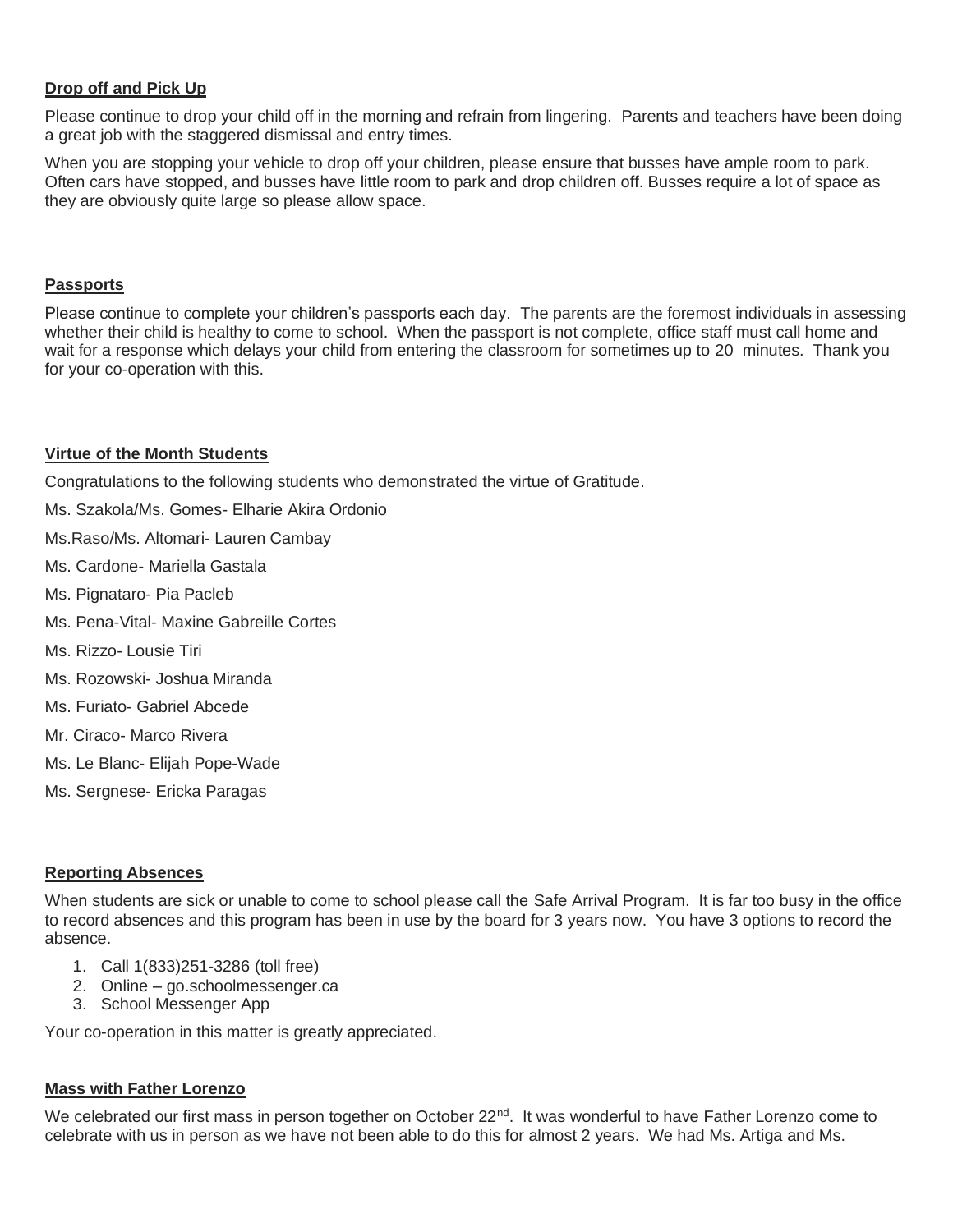Leblanc's classes in person in the gym while the rest of the school participated through live stream. Thankyou to all the parents who logged in from home. Our next Mass will be our Advent Mass and it will take place on Tuesday December 14th, 2021 at 9:30 AM. The zoom link will be sent once again closer to the date of the mass.

# **Terry Fox Fundraiser**

I would like to thank all of you who have donated so generously to the Terry Fox Fundraiser. Our school raised \$1993.00. I am truly touched by your generosity. So many of us have been touched by cancer in some capacity and your generous donations will go towards hopefully find a cure and treatment advancements in our futures and the futures of our children.

# **Canned Food Drive for Thanksgiving**

We would like to thank all of you who have donated to our food drive. All items were donated to the St. Francis Food Table. Thank you to Ms. Leblanc's students who assisted in packing all items and packing up the delivery van.

# **Halloween Celebrations**

We had a wonderful day of celebration on Halloween. The students dressed in adorable and frightful costumes. They enjoyed a cardio- dance in the gym. (Following all Public Health Protocols). Students also received a Halloween cookie and chocolate Milk for the day. If you are celebrating Halloween this weekend, please be safe and always go trick or treating with company.

# **CSPC Meeting**

Please note that our CSPC meeting will take place on November 17<sup>th</sup>, 2021 at 7PM. The zoom link will be sent to all in the parent community the morning of the meeting. All are welcome- Please join us!

# **Sacramental Preparations**

Sacramental registration is now underway! On Monday, October 25<sup>th</sup>, 2021 at 7PM all grade 2 and 3 parents met with Father Lorenzo on line to register their children and learn about the preparations that will be taking place to prepare the children for the sacrament.

On Monday November 1<sup>st</sup>, 2021, parents of grade 7 and 8 Confirmation students are to attend a meeting at the church to register and learn more about sacramental preparation program.

If you missed these important meetings, please contact Nora or Father Lorenzo at 416-787-4547 as soon as possible.

# **Pizza Days**

Pizza days are back at OLA. Pizza Days will take place every Thursday and each pizza slice will come individually packaged. Please note that all orders must be pre-ordered to ensure proper staffing and amounts of pizza ordered. We are also asking that orders be placed online. Schools in the TCDSB are encouraged to not have cash in the school so we are moving in this direction this year. Of course, exceptions can be made if you are in a situation where online banking would be impossible. Your child may bring the cash in and we have forms indicating which days your child would like the pizza and whether they are choosing cheese or pepperoni. Thankyou to our Parent Volunteers and School staff for facilitating our future Pizza Days.

# **CSPC Terracotta Cookie Fundraiser**

We are excited to start our Terracotta Cookie Fundraiser again this year!!! All parents will be emailed the link to our fundraising school page. All orders are going to be online this year. These cookies will be ready just in time for the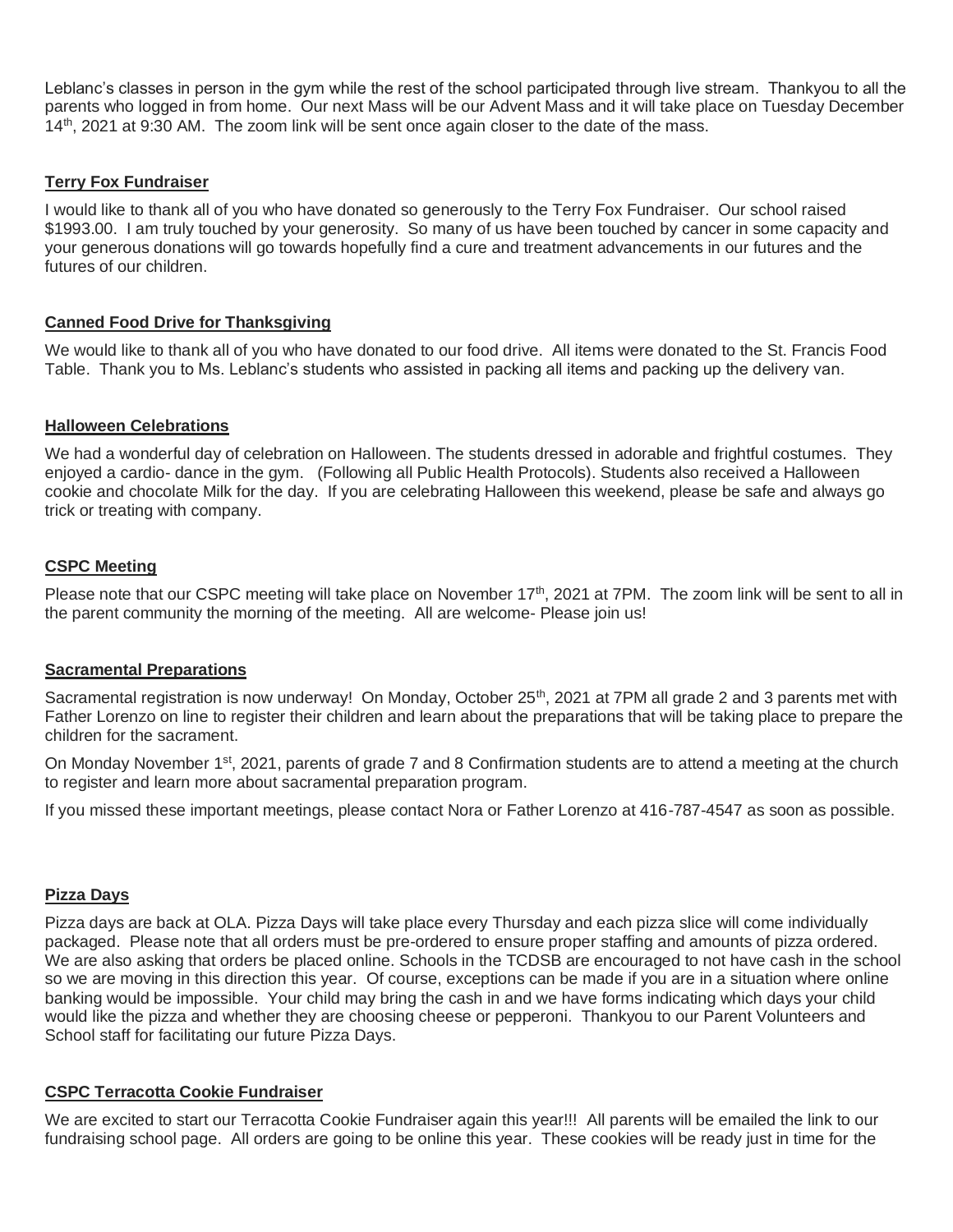Holiday Season and are great gifts or treats when hosting family events. There are gluten free options, vegan options, and many others. Our last day to order cookies will be November  $26<sup>th</sup>$ . Cookies will be delivered on December 10 and December 17<sup>th</sup>. You will be notified when your cookies are ready for pick up. Please note that if you have a large order you may need to pick up your child that day as it may be too heavy for him or her to carry home.

There will be wonderful prizes for our winners!

**1 st Place** – Nintendo Switch

**2 nd Place**- \$150 Yorkdale Gift Card

**3 rd Place** Family Movie Tickets (2 adults/2 children)

**Consolation Prizes**- 2 \$25 dollar Tim Horton Gift Cards

- 2 \$25 dollar Star Bucks Gift Cards
- 3 Pizza Parties for our top 3 sellers.

Thank you for supporting our Fundraiser and all proceeds will go towards purchases for the school, guest speakers and programs for our students throughout the year.

Treaties Recognition Week- November 1<sup>st</sup> to November 5<sup>th</sup>

Treaties Recognition Week was introduced by the Ontario government in 2016 to recognize and understand the importance of treaty education and to help everyone in Ontario to learn about treaties.

### **National Indigenous Veterans Day**

In keeping with system-wide priorities such as the dismantling systemic racism, the TCDSB is proud to honor and remember the lives, sacrifices and contributions of Indigenous Peoples to Canada by recognizing National Indigenous Veterans Day on November  $8<sup>th</sup>$ , 2021. Student will be viewing presentations and learning about these contributions.

#### **Remembrance Day**

Students will be receiving poppies again this year and learning about this day in their classroom. Thankyou for your generous donations for poppies. You will receive an envelope to donate if you wish.

# **News from the TCDSB**

[Multi-Year Strategic Plan \(MYSP\) Survey](https://t.e2ma.net/click/l59d5d/lxba9og/pk8hcx) The MYSP online survey is now available. Deadline to complete the survey is **November 30, 2021**.

#### **Upcoming Observances**

- **November 1:** [All Saints Day](https://t.e2ma.net/click/l59d5d/lxba9og/xexjcx)
- **November 1-5:** [Treaties Recognition Week](https://t.e2ma.net/click/l59d5d/lxba9og/d7xjcx)
- **November 1-5:** [English as a Second Language Week](https://t.e2ma.net/click/l59d5d/lxba9og/tzyjcx)
- **November 1-7:** Holocaust Education Week
- **November 2:** [All Souls Day](https://t.e2ma.net/click/l59d5d/lxba9og/9rzjcx)
- **November 3:** [Take Our Kids to Work Day](https://t.e2ma.net/click/l59d5d/lxba9og/pk0jcx)